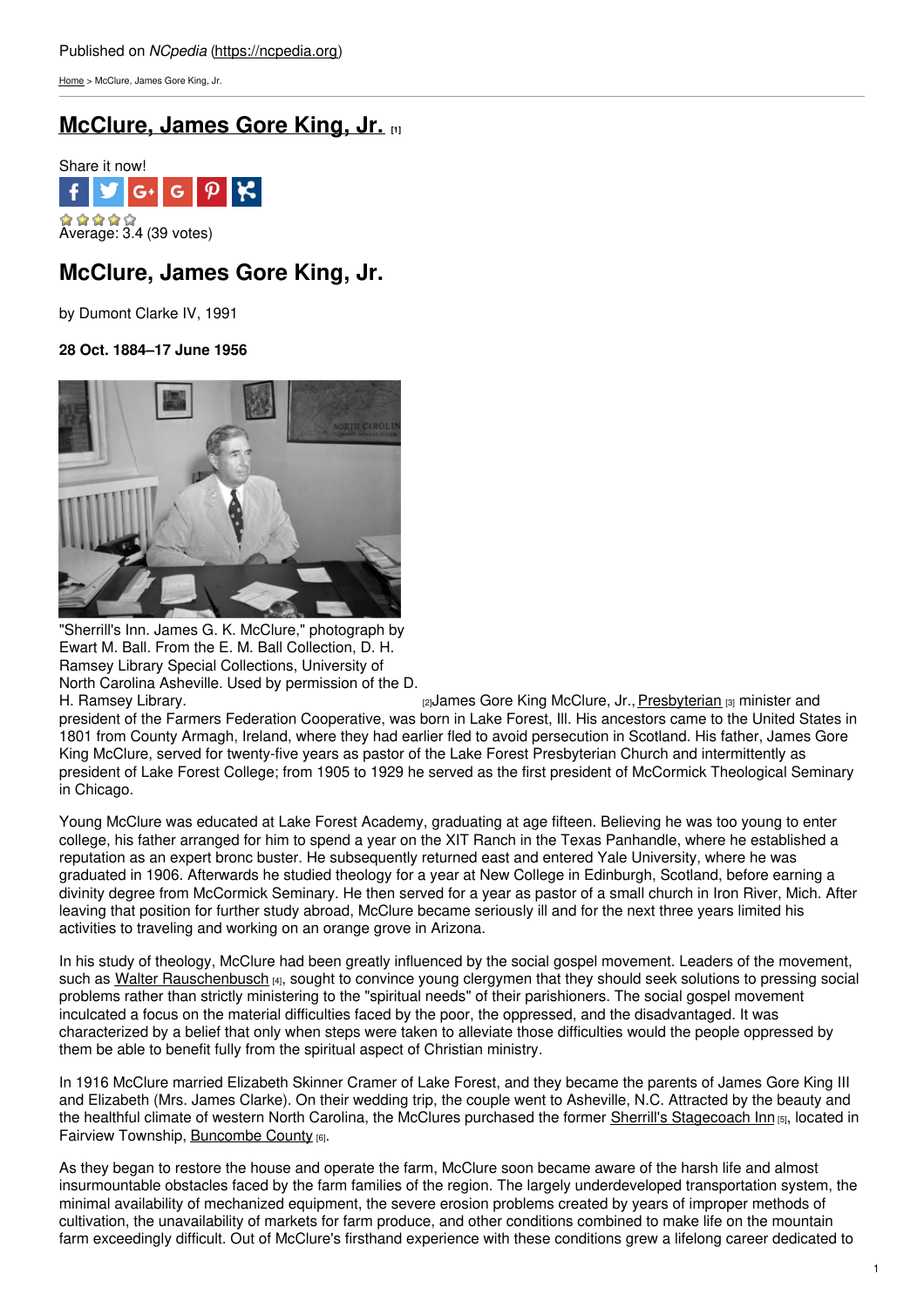## their alleviation.

In 1920 McClure and several neighboring farmers formed the Federation of Farmers of Fairview, with McClure as president. After constructing a warehouse at the nearest railroad siding, the federation began to purchase supplies in bulk and to seek better markets for its members' produce and livestock. The cooperative's rapid success attracted the attention of farmers in other sections of the county, and within the next two years, warehouses were constructed in two other communities, the name of the organization was changed to the Farmers Federation Cooperative, and a marketing department was opened in Asheville. In 1925, with a gift of \$25,000 from Dr. E. W. [Grove](https://ncpedia.org/biography/grove-edwin-wiley)  $[7]$ , a wealthy real estate investor in Asheville, and a matching amount raised by Asheville merchants, the federation constructed a larger marketing and storage facility in Asheville with space for its expanding central office. By that year the federation was doing more than a half-million dollars worth of business annually and had expanded to five locations. A disastrous fire in 1925 destroyed the new facility, but through the perseverance of its officers, the federation was able to replace it and to extend its operations into **[Rutherford](https://ncpedia.org/geography/rutherford)**  $[8]$  and **[Polk](https://ncpedia.org/geography/polk)**  $[9]$  counties.

Despite the enormous initial success of the federation, McClure soon realized that, given the limited financial resources of its members, the progress to be achieved through cooperative efforts alone would be limited as well. The willingness of Dr. Grove and the citizens of Asheville to support the federation's activities led him to seek other sources of outside financial assistance. In 1927, with a gift from George [Vanderbilt](https://ncpedia.org/biography/vanderbilt-george) [10]'s widow, McClure created the Farmers Federation Educational and Development Fund. Much of the fund's support came from local sources, but McClure soon took his appeal annually to cities like New York, Pittsburgh, and Detroit. There he was able to attract the backing of prominent industrial and financial leaders such as Thomas K. Watson of the International Business Machines Corporation and Henry Ford.

Drawing on the contributions to the fund, McClure embarked on an ambitious program to expand the federation's activities. An experimental sweet [potato](https://ncpedia.org/symbols/vegetable)  $[11]$  curing house was constructed in Polk [County](https://ncpedia.org/geography/polk)  $[9]$ , and a poultry improvement program was initiated and carried on for many years. The federation also hired a poultry specialist to work with its members and to build both a hatchery and a poultry dressing plant. In 1930 the fund sponsored a drive to raise the capital to construct the first burley tobacco warehouse in Asheville. At the same time, the federation encouraged its members to produce burley tobacco, making available information on the cultivation and curing process and the supplies necessary for its production. Those early efforts helped lay the foundation for what became a flourishing sector of the region's agricultural economy.

During the depression, the resources of the fund enabled the federation to weather the financial crisis and, remarkably enough, to expand with warehouses and new members in Burke, Haywood, Jackson, Macon, McDowell, Cherokee, Transylvania, Caldwell, Swain, and Yancey counties. Also during the thirties, the federation established a Religious [Department](https://ncpedia.org/lords-acre-plan) to develop programs for the support of the rural church. One of its most enduring programs was the Lord's Acre Plan [12], whereby the members of a participating church dedicated a portion of the proceeds of a particular crop to the church or joined together in raising a crop for the same purpose. Over time, this enabled thousands of small churches to strengthen both their financial and their cooperative foundations. Beginning with 6 churches, the plan expanded to more than 1,000 by 1940; by 1954 the director estimated that it was being used by over 15,000 churches, many of them in foreign countries.

With the aid of the fund, the federation also established during the 1930s a Forest Products Department to market timber for its members and to encourage members to adopt sound forestry practices. Another project resulted in the erection of a vegetable cannery in [Henderson](https://ncpedia.org/geography/henderson) County [13] that helped lay the base for a flourishing vegetable industry in the region.

McClure saw education of its membership as one of the primary goals of the federation. Thus, early on the federation began to publish and distribute to members a monthly newspaper, the *Farmers Federation News*. The paper was filled with articles about programs initiated by the fund and the federation and also contained general articles on agricultural subjects. Beginning in 1935, the federation sponsored an annual picnic in each county where it operated. These picnics were daylong affairs, regularly attracting large crowds. Music and other entertainment, provided primarily by local people, were interspersed with educational programs designed to acquaint members with the federation's activities and to impart information about progressive farming methods.

Drawing on the fund's resources and a gift from E. Parmalee Prentice of Williamstown, Mass., McClure established during the 1940s a dairy herd improvement program that helped create the base for a thriving dairy industry in the region. Dairy specialists were hired to work with the members of the cooperative, and a breeding program was developed with federation's purchase of several quality bulls. The federation also spearheaded the development in the Southeast of artificial breeding of dairy cows, operating the Southeastern Artificial Breeding Service, which served all of North Carolina and parts of other southern states. A cooperative dairy processing plant was built in the late forties to market members' production.

During the 1950s western North Carolina, like much of the rest of the nation, witnessed a rapid decline in its farm population. As more and more small farms were consolidated or abandoned, the federation's base of local support began to erode. Those who carried on McClure's work after his death in 1956 arranged to merge the federation with a larger statewide cooperative in order to adjust to the situation. A dissident group prevented this and operated the business until 1960, when it was forced into bankruptcy. The fund, which had been organized separately from the federation, was renamed the James G. K. McClure Educational and Development Fund and with a substantial endowment continued to operate, awarding scholarships to young people from the region and carrying on elements of the Lord's Acre Plan.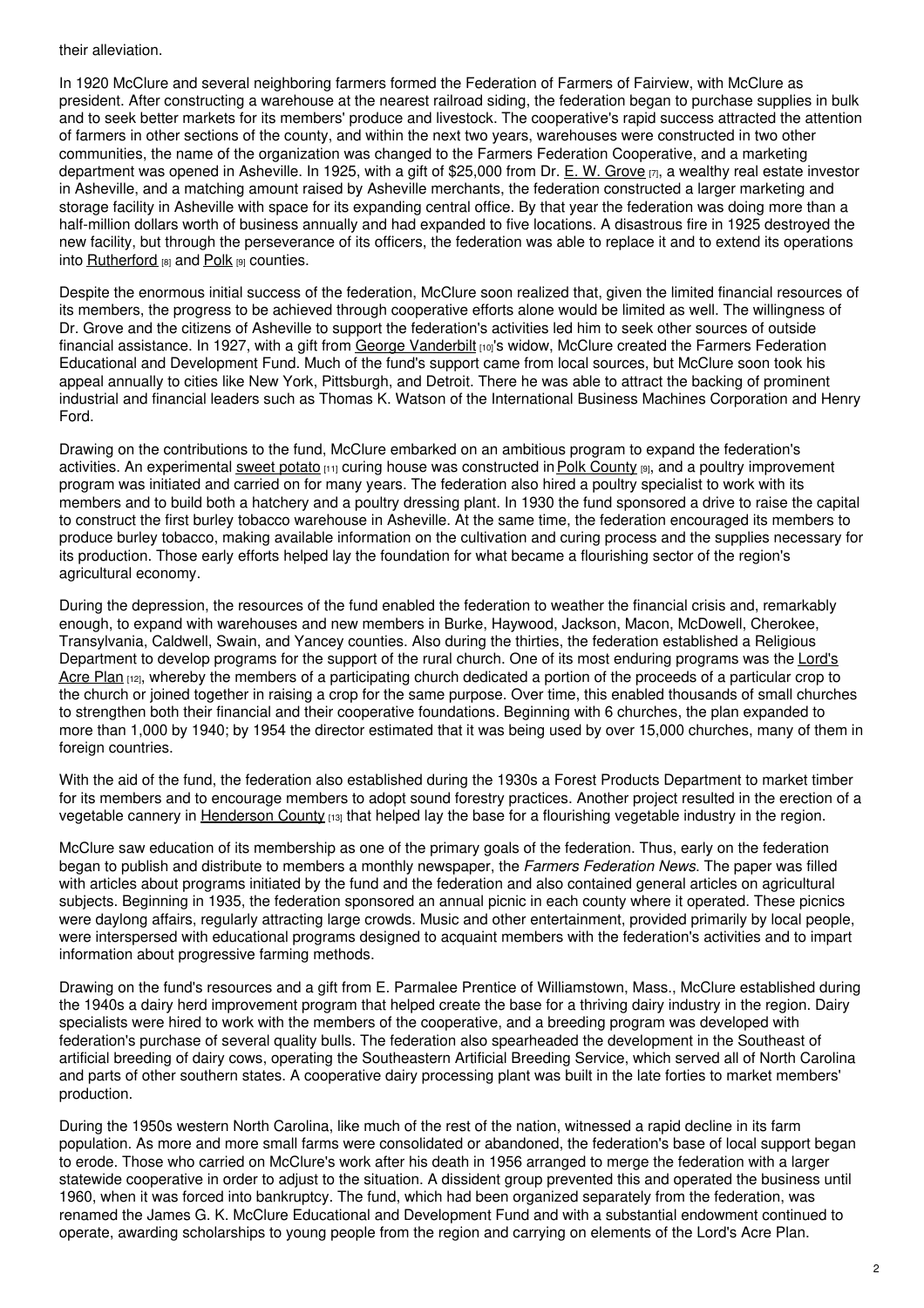McClure's contributions to the region extended beyond the agricultural sector. For many years he served as chairman of the Western North Carolina Committee to support the North Carolina [Symphony](https://ncpedia.org/north-carolina-symphony) [14]. He organized and served as chairman of the Buncombe County Citizens Committee for Better Schools, which initiated an ambitious program of school construction and spearheaded the consolidation of county high schools. He was chairman of the committee formed in 1949 to promote Governor W. Kerr [Scott](https://ncpedia.org/biography/scott-william-kerr) [15]'s state bond issue for improved rural roads and schools. Further, he organized separate cooperatives for the marketing of items such as hooked rugs and hand-knit sweaters that could be produced in the homes of families in the region. He also exerted every effort to attract private industry to western North Carolina as a means of diversifying its economy.

McClure's abilities were recognized outside the region as well. He served for several years on the National Citizens Committee for Better Schools [16]. He also served as president of the North Carolina Forestry [Association.](http://www.jstor.org/stable/1473009) In 1937 McClure became president of the American Forestry Association, the first North Carolinian to serve in that position. In recognition of his many contributions to the [development](http://www.berea.edu/) of western North Carolina, he was awarded honorary degrees by Berea College [17] (1929), Yale [University](https://ncpedia.org/university-north-carolina-chapel-hi) [18] (1939), Harvard University [19] (1941), and The University of North Carolina [20] (1942).

# **References:**

*Asheville Citizen*, 18 June 1956, 20, 26 Feb. 1957.

*Asheville Citizen-Times*, 27 July 1941.

Dumont Clarke IV, "The Farmers Federation Cooperative: A Study of a Cooperative Movement" (thesis, North Carolina Collection, University of North Carolina, Chapel Hill, 1974).

*Congressional Record*, 19 Feb. 1957.

*Farmers Federation News*, December 1956.

James G. K. McClure, *Help Yourself* (1945).

*North Carolina Biography*, vol. 4 (1956).

Harry C. Rickard, "A Study of the Lord's Acre Movement" (Divinity School thesis, Duke University, Durham, 1938).

Ina W. Van Noppen and John J. Van Noppen,*Western North Carolina since the Civil War*(1973).

*Who's Who in the South* (1956).

*Who Was Who in America*, vol. 3 (1960).

### **Additional Resources:**

Liden, Annie Fain. "The Business of Taking the Egg and Turning it Into the Baby Chick: the Farmers' Federation in Western North Carolina" (thesis, University of North Carolina at Asheville, 2003). [http://toto.lib.unca.edu/sr\\_papers/history\\_sr/srhistory\\_2003/liden\\_annie\\_fain.pdf](http://toto.lib.unca.edu/sr_papers/history_sr/srhistory_2003/liden_annie_fain.pdf) [21] (accessed October 3, 2014).

Ager, John Curtis. 1991. *We plow God's fields: the life of James G.K. McClure*. Boone, N.C.: Appalachian Consortium Press.

### **Image Credits:**

Ball, Ewart M. "Sherrill's Inn. James G.K. McClure." Photograph. E. M. Ball Collection, D. H. Ramsey Library Special Collections, University of North Carolina Asheville. <http://cdm15733.contentdm.oclc.org/cdm/ref/collection/Photographs/id/742> [2] (accessed October 13, 2014). Used by permission.

**Subjects:** [Agriculturists](https://ncpedia.org/category/subjects/agriculturists) [22] [Biographies](https://ncpedia.org/category/subjects/biography-term) [23] [Religious](https://ncpedia.org/category/subjects/clergy) Leaders and Clergy [24] Public [service](https://ncpedia.org/category/subjects/public-service) [25] **Authors:** Clarke, [Dumont,](https://ncpedia.org/category/authors/clarke-dumont-iv) IV [26] **Origin - location:** [Mountains](https://ncpedia.org/category/origin-location/mountains) [27] [Buncombe](https://ncpedia.org/category/origin-location/mountain-8) County [28] [Asheville](https://ncpedia.org/category/origin-location/mountain-9) [29] **From:** Dictionary of North Carolina [Biography,](https://ncpedia.org/category/entry-source/dictionary-no) University of North Carolina Press.[30]